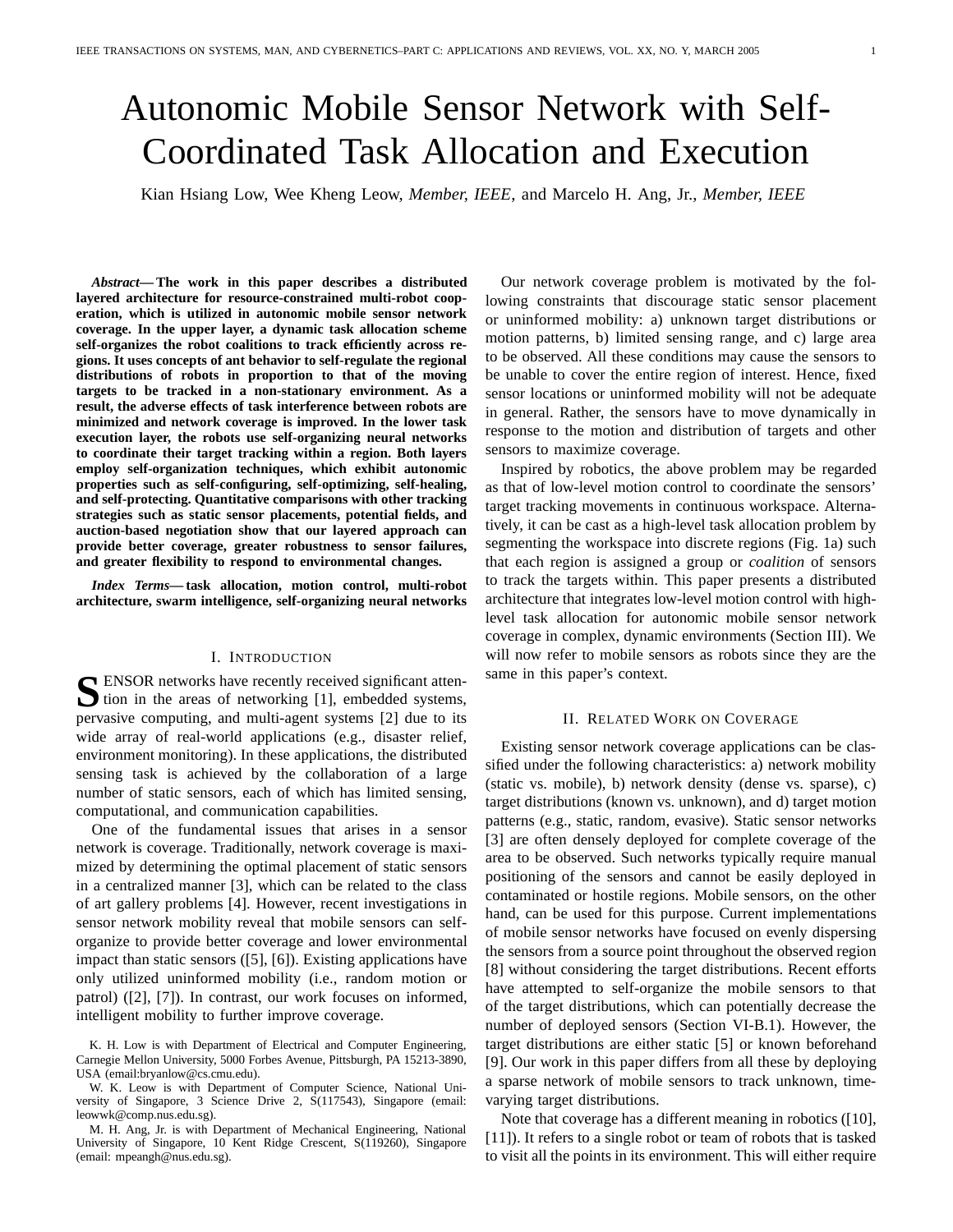

Fig. 1. (a) A 4 m  $\times$  3 m environment that is divided into 6 regions. The circle at the bottom right represents the robot's sensing radius of 0.3 m (drawn to scale). The environment is 42.44 times as large as the robot's sensing area. (b) Distributed layered architecture for multi-robot cooperation (MRTA = Multi-Robot Task Allocation, EKM = Extended Kohonen Map).

a known global model of the environment for path planning [10] or markers to be left on visited regions [11] to prevent repeated coverage. In contrast, we use the term "coverage" to refer to target tracking, which does not necessarily require the entire environment to be visited.

#### III. OVERVIEW OF MOBILE SENSOR ARCHITECTURE

Our mobile sensor architecture consists of two layers of coordination (Fig. 1b): (1) lower task execution layer, and (2) higher task allocation layer. It differs from existing layered architectures for multi-robot coordination ([12], [13]) by adopting a reactive method, rather than deliberative planning, for task allocation. Both layers employ concepts of self-organization that exhibit the following characteristics of autonomic systems ([14]):

- 1) *Self-Configuring:* Both the task allocation and execution schemes enable the sensor network to adapt to dynamically changing environments;
- 2) *Self-Optimizing:* Both schemes aim to maximize coverage and minimize robot interference;
- 3) *Self-Healing:* The task allocation scheme is robust to robot failures while the task execution scheme is able to self-repair unexpected damages to the robot formation;
- 4) *Self-Protecting:* The task execution scheme enables the robot to negotiate unforeseen complex obstacles.

These autonomic properties will be demonstrated in Section VI.

In the lower task execution layer, the robots use a reactive motion control strategy based on self-organizing neural networks [15] to coordinate their target tracking *within* a region without the need of communication (Section IV). This strategy is also responsible for their navigation between regions via beacons or checkpoints identified by a motion planner [16]. To perform these tasks, it has to coordinate multiple concurrent behaviors, which include target reaching, obstacle avoidance, and robot separation to minimize task interference. It differs from other Behavior Coordination Mechanisms (BCMs) ([17]) in the following ways:

*Self-Organization of Continuous State and Motor Control Spaces:* A high degree of smoothness and precision in motion control is essential for efficiently executing sophisticated tasks. This can only be achieved with *continuous response encoding* (i.e., infinite set of responses) of very low-level velocity/torque control of motor/joint actuators. Our proposed BCM uses selforganizing neural networks to map continuous state space to continuous motor control space. We have shown in ([16], [18]) via quantitative evaluation that such neural networks can produce fine, smooth, and efficient motion control. In contrast, BCMs that employ *discrete response encoding* (i.e., finite, enumerated set of responses) ([17], [19]) produce high-level motion commands (e.g., forward, left, right) that are usually too coarse for fine, smooth robot control. Consequently, the robot may fail to negotiate unforeseen complex obstacles.

*Complexity of Robot Motion Tasks:* Existing BCMs tend to under-utilize the sensory inputs that can potentially yield useful information for coordinating behaviors and choosing the most appropriate action. As a result, the robot is less capable of performing complex motion tasks such as negotiating unforeseen concave and closely spaced obstacles, and tracking multiple moving targets. Three classes of BCMs face this problem: behavior arbitration, action voting, and action superposition. Arbitration strategies ([19]) allow only one winning behavior among a group of competing ones to produce the action. This precludes the execution of several, possibly conflicting behaviors in parallel. In action voting schemes ([17]), each behavior can vote for various pre-defined discrete actions to different degrees and the action with the highest vote is performed. Both behavior arbitration and action voting methods suffer from the drawbacks of discrete response encoding discussed in the previous paragraph. Action superposition techniques (e.g., potential fields) ([16], [20]) combine all the potential actions, each generated by a behavior, using vector sum to produce a single action. They may cause the robot to fail in complex motion tasks [21] even though they utilize continuous response encoding. On the other hand, a robot endowed with our proposed BCM can achieve these tasks (Section VI-A).

In the higher task allocation layer, the robots use a dynamic ant-based scheme [22] to cooperatively self-organize their coalitions in a decentralized manner according to the target distributions *across* the regions (Section V). It contrasts with the other works of biologically-inspired robot swarms ([20], [23]) that emphasize control- rather than task-level cooperation. Our work also differs from pheromone-based robot swarms ([24]) as it does not use residue-like mechanism for propagating signals and does not send messages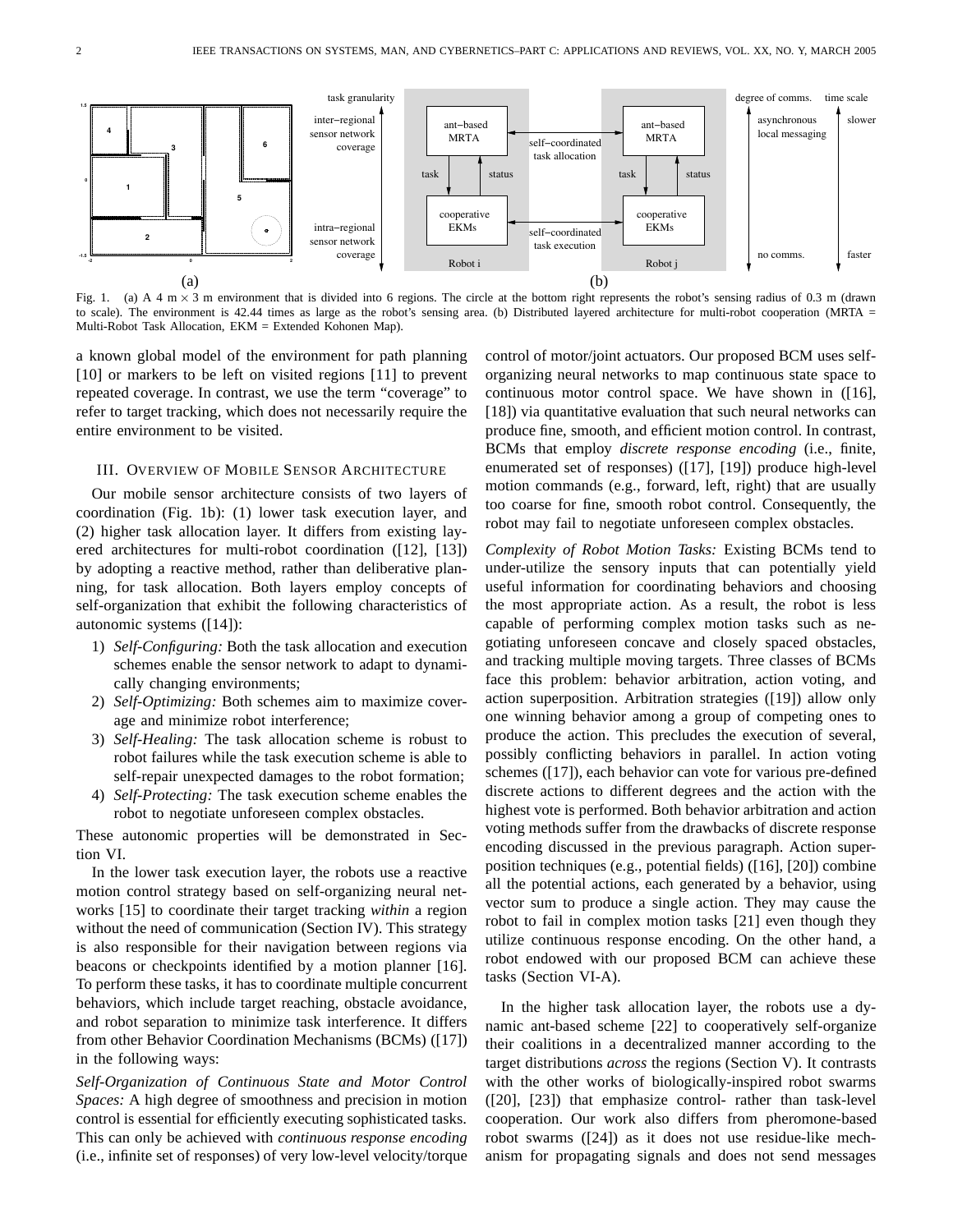over multiple hops. Other researchers ([25]) have modelled the swarm behavior mathematically without providing actual implementation of the control architecture.

Our ant-based scheme addresses the following issues, which distinguish it from the other task allocation mechanisms:

*Task Allocation for Multi-Robot Tasks:* Existing Multi-Robot Task Allocation (MRTA) algorithms (i.e., auction- and utilitybased) ([26], [27]) generally assume that a multi-robot task can be partitioned into several single-robot tasks. But this may not be always possible, or the multi-robot task can be more efficiently performed by coalitions of robots. Furthermore, the partitioned single-robot tasks are sometimes assumed to be independent, i.e., no interference would occur. However, the robots are bound to interfere with each other's ongoing activity either physically (e.g., space competition) or non-physically (e.g, shared radio bandwidth, conflicting goals). In the extreme case, when too many robots are involved, little or no work gets done as they totally restrict each other's movement. Hence, task interference has an adverse effect on the overall system performance. Knowing that physical interference can be implied from robot density, our task allocation scheme dynamically distributes robots in real-time by estimating robot densities in different regions to minimize interference.

*Coalition Formation for Minimalist Robots:* Existing multiagent coalition formation schemes ([28]) require complex planning, explicit negotiation, and precise estimation of coalitional cost. Hence, they may not be able to operate in real-time in a large-scale sensor network. Our task allocation method via self-organizing swarm coalitions is reactive, dynamic, and can operate with uncertain coalitional cost and resourceconstrained robots.

*Cooperation of Resource-Constrained Robots:* Robots with limited communication and sensing capabilities can only extract local, uncertain information of the environment. As such, distributed methodologies are required to process and integrate the noisy, heterogeneous information to improve its quality so that it can be effectively utilized to estimate the coalitional cost and boost the task performance. Furthermore, if the robots have limited computational power, their cooperative strategies cannot involve complex planning or negotiation. Existing task allocation mechanisms ([26], [27], [29]) have either assumed perfect communications, high computational power, centralized coordination or global knowledge of the task and robots. For example, recent applications of sensor network coverage ([6]) and multi-robot systems [30] employ coalition leaders, one in each region, to negotiate with each other. This negotiation is conducted iteratively using an auction-based mechanism and attempts to balance the proportion of robots to that of the targets across all regions. To do so, each coalition leader must be able to obtain the exact number of robots and targets in its region as well as the task performance of these robots. Furthermore, it has to synchronize its negotiation with the coalition leaders in other regions via long-range communication. Note that this negotiation can be conducted entirely by a central coordinator running a centralized coalition formation scheme but it requires even more resources. In contrast, our proposed method does not require such expen-



Fig. 2. A behavioral coordination mechanism that is implemented by an ensemble of Extended Kohonen Maps (EKMs).

sive resources, thus catering to resource-constrained robots. The robots endowed with our ant-based scheme require only local sensing information and short-range communication. The robot coalitions can also be self-organized asynchronously without negotiation.

## IV. SELF-COORDINATED TASK EXECUTION

# *A. Overview*

Our proposed BCM, called *cooperative Extended Kohonen Maps* (EKMs), is implemented by connecting an ensemble of EKMs ([16], [18]), each of which is a neural network that extends the Kohonen Self-Organizing Map [31]. Its selforganization of the input space is similar to Voronoi tessellation such that each tessellated region is encoded by the input weights of an EKM neuron. In addition to encoding a set of input weights that self-organize the sensory input space, the EKM neurons also produce outputs that vary with the incoming sensed inputs.

Our cooperative EKMs framework consists of four modules: target reaching, obstacle avoidance, robot separation, and neural integration (Fig. 2). The *target localization* EKMs in the *target reaching* module (Section IV-B) are activated by the presence of targets within the robot's target sensing range. Each EKM receives a sensed target location and outputs corresponding excitatory signals to the motor control EKM in the neural integration module at and around the locations of the sensed targets.

The *obstacle localization* EKMs in the *obstacle avoidance* module (Section IV-C) are activated by the presence of obstacles within the robot's obstacle sensing range. Each EKM receives a sensed obstacle location and outputs corresponding inhibitory signals to the motor control EKM in the neural integration module at and around the locations of the sensed obstacles. The *robot localization* EKMs in the *robot separation*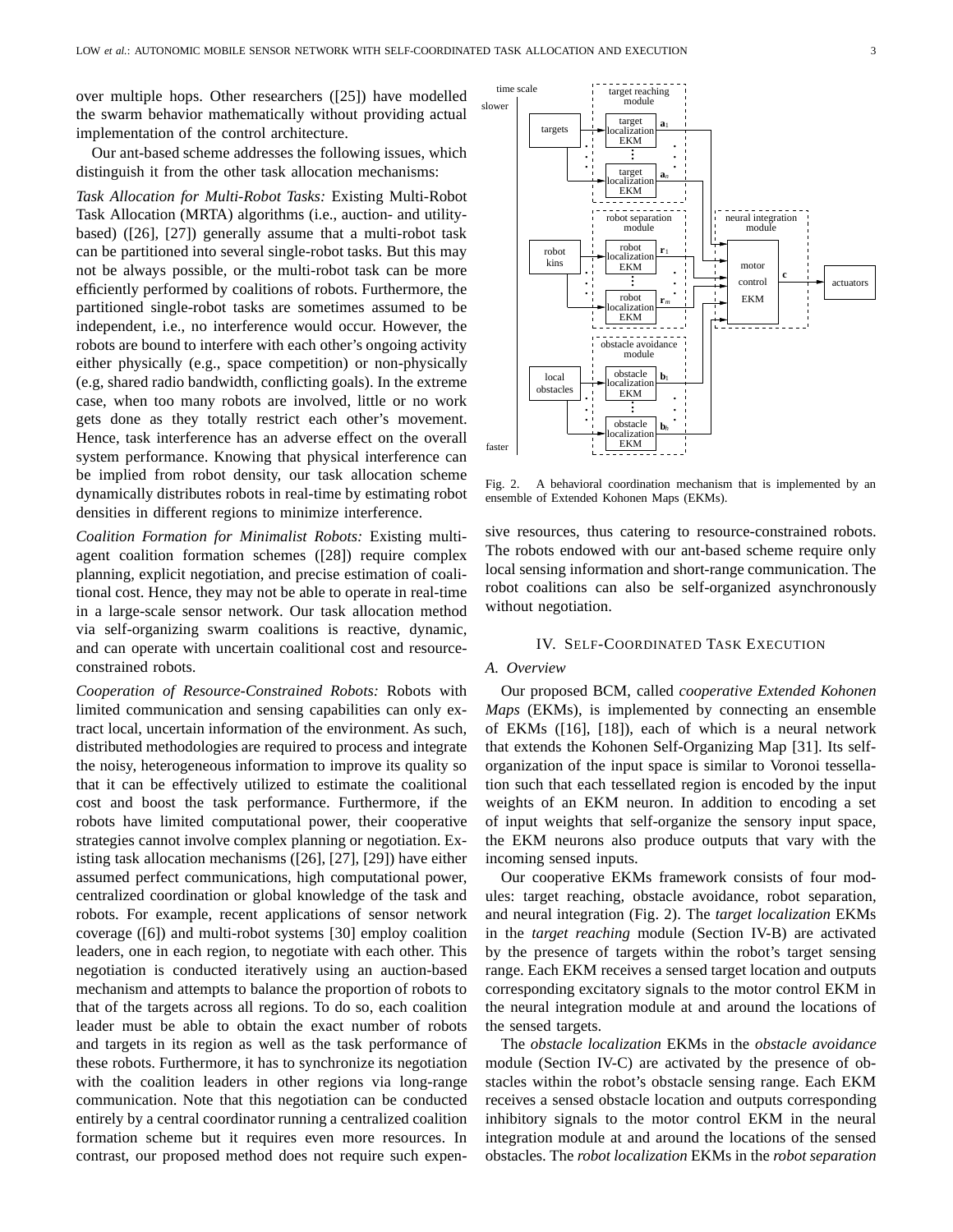module work in a similar fashion as the obstacle localization EKMs except that they process the sensed robot locations.

The *motor control* EKM in the *neural integration* module (Section IV-D) serves as the sensorimotor interface, which integrates the activity signals from the EKMs for cooperation and competition to produce an appropriate motor signal to the actuators.

The cooperative EKMs framework allows the modules to operate asynchronously at different rates, which is the key to preserving reactive capabilities. This contrasts with action voting and superposition BCMs, which require synchronization. For example, the target reaching and robot separation modules operate at about 256 ms between servo ticks while the obstacle avoidance module can typically operate faster at intervals of 128 ms. The neural integration module is activated as and when neural activities are received. One noteworthy aspect of our framework is that no communication between robots is needed for the robots to cooperate in the tracking of multiple moving targets. In this paper, we demonstrate that robots, which are able to discriminate between targets, obstacles and robot kins, are adequate for achieving the cooperative task.

# *B. Target Reaching*

The target reaching module adopts an egocentric representation of the sensory input vector  $\mathbf{u}_p = (\alpha, d)^T$  where  $\alpha$  and  $d$ are the direction and distance of a target relative to the robot's current location and heading. It uses the target localization EKM to self-organize the sensory input space  $U$ . Each neuron i in the EKM has a sensory weight vector  $\mathbf{w}_i = (\alpha_i, d_i)^T$ that encodes a region in  $U$  centered at  $w_i$ . Each target that appears within the robot's sensory range activates a different target localization EKM. That is,  $n$  target localization EKMs will be activated for  $n$  targets. The same target can activate a different EKM at a different time. Based on each incoming sensory input  $\mathbf{u}_p$  of the target location, the target localization EKM outputs excitatory signals to the motor control EKM in the neural integration module (Section IV-D). The target localization EKMs are activated as follows:

#### **Target Localization**

For each sensory input  $u_p$  of a target,  $p = 1, \ldots, n$  (i.e., n targets),

1) Determine the winning neuron  $s$  in the  $p$ -th target localization EKM. Each winning neuron  $s$  is the one whose sensory weight vector  $\mathbf{w}_s = (\alpha_s, d_s)^T$  is nearest to the input  $\mathbf{u}_p = (\alpha, d)^T$ :

$$
D(\mathbf{u}_p, \mathbf{w}_s) = \min_{i \in \mathcal{A}(\alpha)} D(\mathbf{u}_p, \mathbf{w}_i).
$$
 (1)

The difference  $D(\mathbf{u}_p, \mathbf{w}_i)$  is a weighted difference between  $\mathbf{u}_p$  and  $\mathbf{w}_i$ :

$$
D(\mathbf{u}_p, \mathbf{w}_i) = \beta_\alpha (\alpha - \alpha_i)^2 + \beta_d (d - d_i)^2 \qquad (2)
$$

where  $\beta_{\alpha}$  and  $\beta_d$  are constant parameters. The minimum in Eq. 1 is taken over the set  $A(\alpha)$  of neurons encoding very similar angles as  $\alpha$ :

$$
|\alpha - \alpha_i| \le |\alpha - \alpha_j|,
$$
  
for each pair  $i \in \mathcal{A}(\alpha), j \notin \mathcal{A}(\alpha)$ . (3)

In other words, direction has priority over distance in the competition between EKM neurons. This method allows the robot to quickly orientate itself to face the target while moving towards it. An EKM contains a limited set of neurons, each of which has a sensory weight vector  $w_i$  that encodes a point in the sensory input space  $U$ . The region in  $U$  that encloses all the sensory weight vectors of these neurons is called the *local workspace*  $U'$ . Even if the target falls outside  $U'$ , the nearest neuron can still be activated (Fig. 3a).

2) Compute output activity  $a_{pi}$  of neuron i in the p-th target localization EKM.

$$
a_{pi} = G_a(\mathbf{w}_s, \mathbf{w}_i)
$$
 (4)

The function  $G_a$  is an elongated Gaussian:

$$
G_a(\mathbf{w}_s, \mathbf{w}_i) = \exp\left(-\frac{(\alpha_s - \alpha_i)^2}{2\sigma_{a\alpha}^2} - \frac{(d_s - d_i)^2}{2\sigma_{ad}^2}\right).
$$
\n(5)

Parameter  $\sigma_{ad}$  is much smaller than  $\sigma_{a\alpha}$ , making the Gaussian distance-sensitive and angle-insensitive. These parameter values elongate the Gaussian along the direction perpendicular to the target direction  $\alpha_s$  (Fig. 3b). This elongated Gaussian is the *target field*, which plays an important role in avoiding local minima during obstacle avoidance.

The output activities of the neurons in the  $n$  target localization EKMs are aggregated in the motor control EKM to produce a motion that moves the robot towards the targets. This will be explained in Section IV-D. In the next section, we will present the obstacle and robot localization EKMs, which are activated in a similar manner as the target localization EKMs.

#### *C. Obstacle Avoidance and Robot Separation*

The obstacle avoidance module uses obstacle localization EKMs. The robot has  $h$  directed distance sensors around its body for detecting obstacles. Hence, each activated sensor encodes a fixed direction  $\alpha_i$  and a variable distance  $d_i$  of the obstacle relative to the robot's heading and location. Each sensor's input  $\mathbf{u}_j = (\alpha_j, d_j)^T$  induces an obstacle localization EKM. Note that the distance sensors operate differently from the target sensors. A target sensor (e.g., vision camera) can sense multiple targets whereas each distance sensor (e.g., laser) can only reflect the nearest obstacle in its sensing direction. Hence, unlike the target localization EKMs, the number of obstacle localization EKMs that are activated does not depend on the number of obstacles but rather, on the number of distance sensors. The obstacle localization EKMs have the same number of neurons and input weight values as the target localization EKMs, i.e., each neuron  $i$  in the obstacle localization EKM has the same input weight vector  $w_i$  as the neuron  $i$  in the target localization EKM. The EKMs output inhibitory signals to the motor control EKM in the neural integration module (Section IV-D). The obstacle localization EKMs are activated as follows: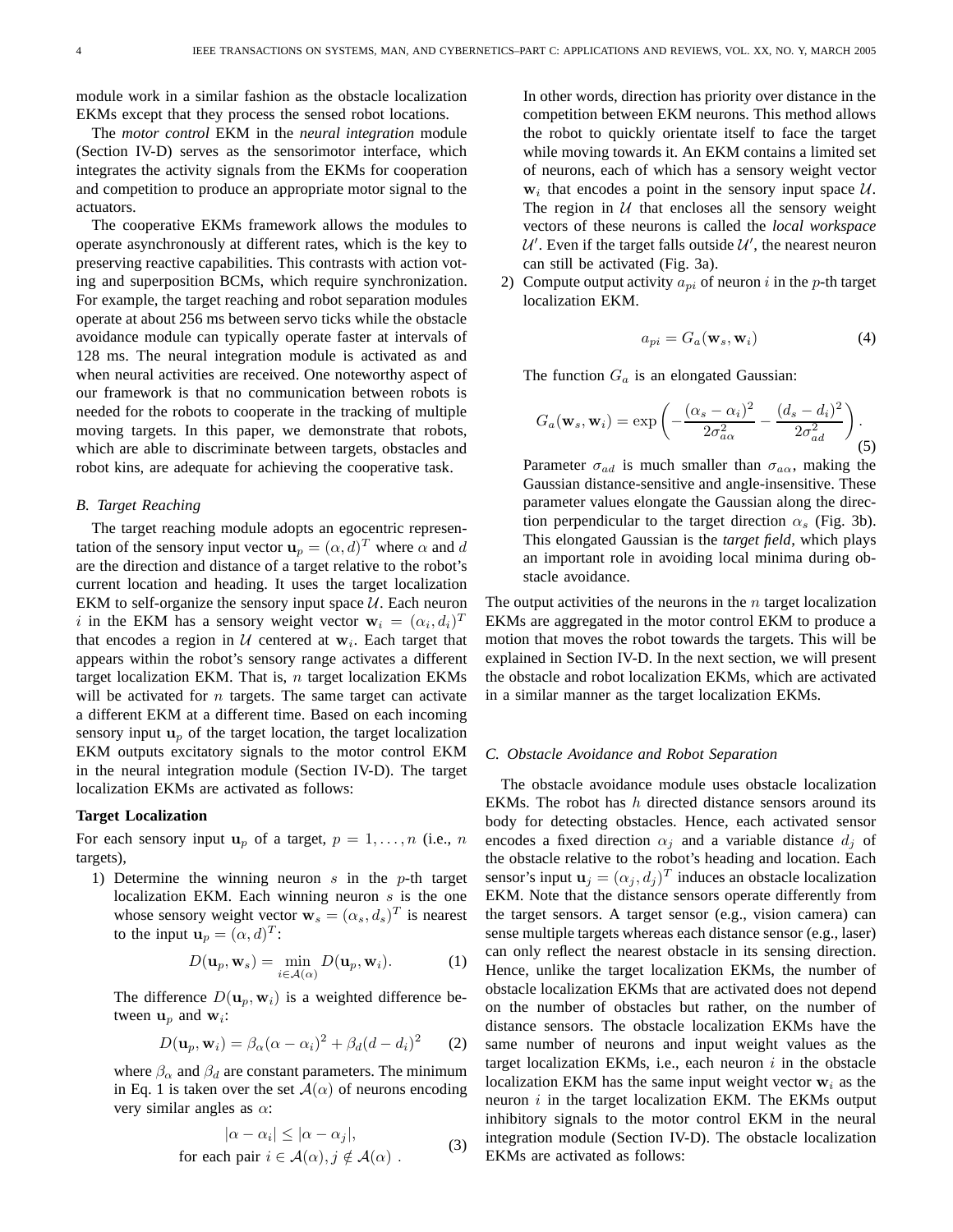

Fig. 3. Conceptual description of cooperative EKMs. (a) In response to the target ⊕, the nearest neuron (black dot) in the target localization EKM (ellipse) of the robot (gray circle) is activated. (b) The activated neuron produces a target field (dotted region) in the motor control EKM. (c) Three of the robot's sensors detect obstacles and activate three neurons (crosses) in the obstacle localization EKMs, which produce the obstacle fields (dashed ellipses). (d) Subtraction of the obstacle fields from the target field results in the neuron at  $\Delta$  to become the winner in the motor control EKM, which moves the robot away from the obstacle.

## **Obstacle Localization**

For each sensory input  $\mathbf{u}_j$ ,  $j = 1, \ldots, h$  (i.e., h distance sensors),

- 1) Determine the winning neuron  $s$  in the  $j$ -th obstacle localization EKM. The obstacle localization EKM is activated in the same manner as Step 1 of Target Localization (Section IV-B).
- 2) Compute output activity  $b_{ji}$  of neuron i in the j-th obstacle localization EKM:

$$
b_{ji} = G_b(\mathbf{w}_s, \mathbf{w}_i)
$$
 (6)

where

$$
G_b(\mathbf{w}_s, \mathbf{w}_i) = \exp\left(-\frac{(\alpha_s - \alpha_i)^2}{2\sigma_{b\alpha}^2} - \frac{(d_s - d_i)^2}{2\sigma_{bd}^2(d_s, d_i)}\right)
$$

$$
\sigma_{bd}(d_s, d_i) = \begin{cases} 2.475 & \text{if } d_i \ge d_s \\ 0.02475 & \text{otherwise.} \end{cases}
$$
(7)

The function  $G_b$  is a Gaussian stretched along the obstacle direction  $\alpha_s$  so that motor control EKM neurons beyond the obstacle locations are also inhibited to indicate inaccessibility (Fig. 3c). If no obstacle is detected,  $G_b = 0$ . In the presence of an obstacle, the neurons in the obstacle localization EKMs at and near the obstacle locations will be activated to produce *obstacle fields* (Eq. 6). The neurons nearest to the obstacle locations have the strongest activities.

The separation between a robot and its other kins is achieved with robot localization EKMs. These EKMs work in the same way as obstacle localization EKMs, i.e., each neuron  $i$  in the  $q$ -th robot localization EKM outputs an inhibitory activity  $r_{qi}$ to the motor control EKM in the neural integration module (Section IV-D). However, the robot localization EKMs produce wider *robot kin fields*. This has the effect of keeping a robot away from targets that are close to other robot kins. As a result, the overlap in the coverage of targets between robots is minimized. Unlike the distance sensors, a robot kin sensor (e.g., communication) can sense multiple robots. Hence, if there are  $m$  robots detected,  $m$  robot localization EKMs will be activated. The robot localization EKMs have the same number of neurons and input weight values as the target and obstacle localization EKMs.



Fig. 4. Motor control EKM. The neurons map the sensory input space  $U$ indirectly to motor control space  $C$  through control parameter space  $M$ .

## *D. Neural Integration and Motor Control*

The neural integration module uses a motor control EKM to integrate the activities from the neurons in the target, obstacle and robot localization EKMs. The motor control EKM has the same number of neurons and input weight values as the target, robot, and obstacle localization EKMs. The neural integration is performed as follows:

#### **Neural Integration**

1) Compute activity  $e_i$  of neuron i in the motor control EKM.

$$
e_i = \sum_{p=1}^{n} a_{pi} - \sum_{j=1}^{h} b_{ji} - \sum_{q=1}^{m} r_{qi}
$$
 (8)

where  $a_{pi}$  is the excitatory input from neuron i of the p-th target localization EKM (Section IV-B),  $b_{ii}$  is the inhibitory input from neuron  $i$  of the  $j$ -th obstacle localization EKM, and  $r_{qi}$  is the inhibitory input from neuron  $i$  of the  $q$ -th robot localization EKM (Section IV-C).

2) Determine the winning neuron  $k$  in the motor control EKM. Neuron  $k$  is the one with the largest activity:

$$
e_k = \max_i e_i \tag{9}
$$

The motor control EKM also has a set of output weights, which encode the outputs produced by the neuron. It is trained to partition the sensory input space  $U$  into locally linear regions. Unlike existing direct-mapping methods ([32]) that perform discrete response encoding (Section I), the output weights  $M_i$  of neuron i of the motor control EKM represent control parameters in the parameter space  $\mathcal M$  instead of the actual motor control vector (Fig. 4). The control parameter matrix  $M_i$  is mapped to the actual motor control vector  $\mathbf c$  by a linear model (Eq. 10). Compared to direct-mapping EKM, indirect-mapping EKM can provide finer and smoother robot motion control. Detailed comparison and discussion have been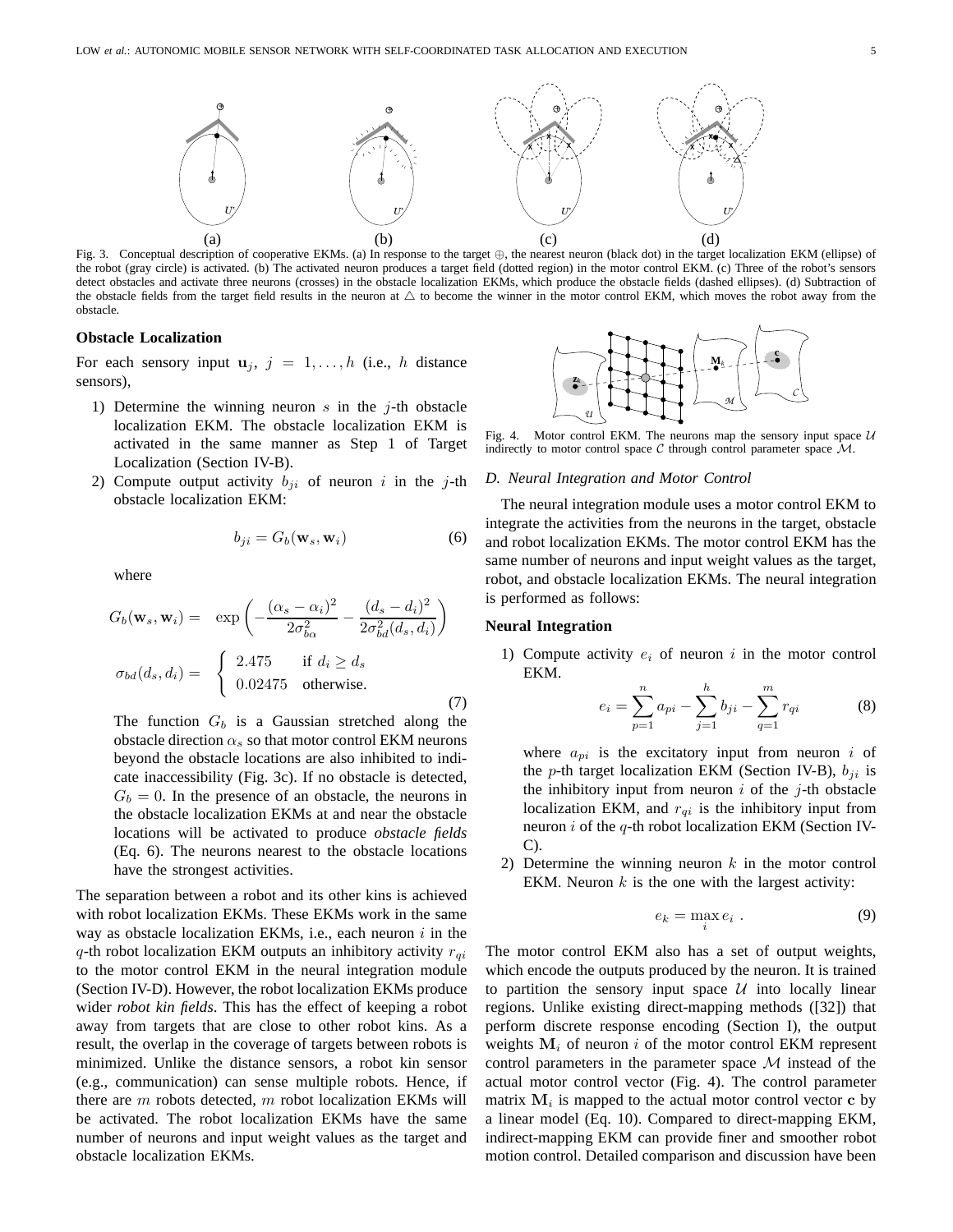reported in ([16], [18]). With indirect-mapping EKM, motor control is performed as follows:

# **Motor Control**

Compute motor control vector c:

$$
\mathbf{c} = \mathbf{M}_k \mathbf{z}_k \tag{10}
$$

where

$$
\mathbf{z}_{k} = \frac{\sum_{i \in \mathcal{N}(k)} G(|e_{i} - e_{k}|) \mathbf{w}_{i}}{\sum_{i \in \mathcal{N}(k)} G(|e_{i} - e_{k}|)}.
$$
(11)

 $G(|e_i - e_k|)$  is a Gaussian with its peak located at neuron k and  $\mathcal{N}(k)$  defines a small set of neurons in the neighborhood of neuron k. At the goal state at time T,  $z_k(T) = (\alpha, 0)^T$  for any  $\alpha$ .

In activating the motor control EKM (Fig. 3d), the obstacle fields are subtracted from the target field (Eq. 8). If the target lies within the obstacle fields, the activation of the motor control EKM neurons close to the target location will be suppressed. Consequently, another neuron at a location that is not inhibited by the obstacle fields becomes most highly activated (Fig. 3d). This neuron produces a control parameter that moves the robot away from the obstacle. While the robot moves around the obstacle, the target and obstacle localization EKMs are continuously updated with the current locations and directions of the target and obstacles. Their interactions with the motor control EKM produce fine, smooth, and accurate motion control of the robot to negotiate the obstacle and move towards the target until it reaches the goal state  $z_k(T)$  at time step  $T$ . In the case of multi-robot target tracking task, the robots act like obstacles to other robots, thus separating them from each other.

## *E. Self-Organization of EKMs*

In contrast to offline learning methods, online training is adopted for the EKMs. Initially, the EKMs have not been trained and the motor control vectors c generated are inaccurate. Nevertheless, the EKMs self-organize, using these control vectors c and the corresponding robot displacements v produced by c, to map v to c indirectly. As the robot moves around and learns the correct mapping, its sensorimotor control becomes more accurate. At this stage, the online training mainly fine tunes the indirect mapping. The self-organized training algorithm (in obstacle-free environment) is as follows:

## **Self-Organized Training**

#### Repeat

- 1) Get sensory input  $\mathbf{u}_p$ .
- 2) Execute target reaching procedure and move robot.
- 3) Get new sensory input  $\mathbf{u}'_p$  and compute actual displacement **v** as a difference between  $\mathbf{u}'_p$  and  $\mathbf{u}_p$ .
- 4) Use v as the training input to determine the winning neuron  $k$  (same as Step 1 of Target Reaching except that  $\mathbf{u}_n$  is replaced by v).

5) Adjust the input weights  $w_i$  of neurons i in the neighborhood of the winning neuron  $k$  towards v:

$$
\Delta \mathbf{w}_i = \eta \, G(k, i)(\mathbf{v} - \mathbf{w}_i) \tag{12}
$$

where  $G(k, i)$  is a Gaussian function of the distance between the positions of neurons  $k$  and  $i$  in the EKM, and  $\eta$  is a constant learning rate.

6) Update the output weights  $M_i$  of neurons i in the neighborhood of the winning neuron  $k$  to minimize the error e:

$$
e = \frac{1}{2}G(k,i)\Vert \mathbf{c} - \mathbf{M}_i \mathbf{v} \Vert^2.
$$
 (13)

That is, apply gradient descent to obtain

$$
\Delta \mathbf{M}_i = -\eta \frac{\partial e}{\partial \mathbf{M}_i} = \eta G(k, i)(\mathbf{c} - \mathbf{M}_i \mathbf{v}) \mathbf{v}^T
$$
 (14)

The target, obstacle, and robot localization EKMs selforganize in the same manner as the motor control EKM except that Step 6 is omitted. This will result in the same set of input weight vectors for all the localization and motor control EKMs after training. At each training cycle, the weights of the winning neuron  $k$  and its neighboring neurons  $i$  are modified. The amount of modification is proportional to the distance  $G(k, i)$  between the neurons in the EKM. The input weights  $w<sub>i</sub>$  are updated towards the actual displacement v and the control parameters  $M_i$  are updated so that they map the displacement v to the corresponding motor control c. After self-organization has converged, the neurons will stabilize in a state such that  $\mathbf{v} = \mathbf{w}_i$  and  $\mathbf{c} = \mathbf{M}_i \mathbf{v} = \mathbf{M}_i \mathbf{w}_i$ . For any winning neuron k, given that  $z_k = w_k$ , the neuron will produce a motor control output  $c = M_k w_k$  which yields a desired displacement of  $\mathbf{v} = \mathbf{w}_k$ . If  $\mathbf{z}_k \neq \mathbf{w}_k$  but close to  $\mathbf{w}_k$ , the motor output  $\mathbf{c} = \mathbf{M}_k \mathbf{z}_k$  produced by neuron k will still yield the correct displacement if linearity holds within the input region that activates neuron  $k$ . Thus, given enough neurons to produce an approximate linearization of the sensory input space  $U$ , indirect-mapping EKM can produce finer and smoother motion control than direct-mapping EKM.

## V. SELF-COORDINATED TASK ALLOCATION

Many multi-robot tasks, e.g., foraging [29], transportation, and exploration, have been inspired by social insects [33], in particular, ants. Our MRTA scheme encapsulates three concepts of ant behavior to self-organize the robot coalitions according to the target distributions across regions: (a) encounter pattern based on waiting time, (b) self-organization of social dominance, and (c) dynamic task allocation.

## *A. Encounter Pattern Based on Waiting Time*

Encounter patterns provide a simple, local cue for ants with sensory and cognitive limitations to assess regional densities of ants and objects of interest, which are crucial to regulating the division of labor [34]. Instead of relying on global communication to relay target positions and density estimation [35], our scheme uses encounter patterns to predict target density via local sensing. Regional robot density is captured in a similar way using local communication.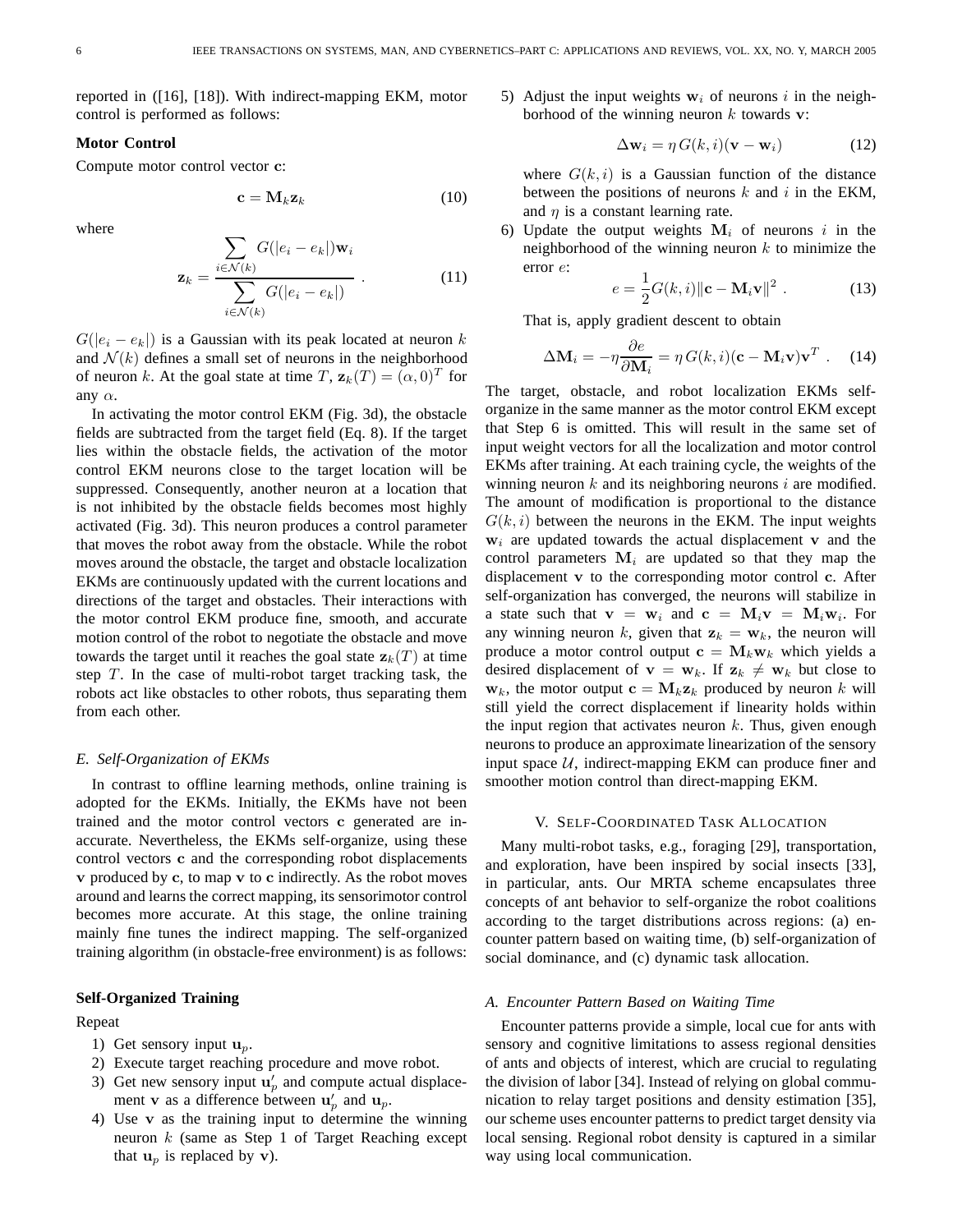An encounter pattern can be derived from a series of waiting time or interval between successive encounters. This simple form of information processing has accounted for the complex adaptive process of task allocation in ant colonies [36]. In our coverage task, the waiting time of a robot is defined in terms of its encounters with the other robots and targets. A robot encounter is defined as a reception of a message from another robot in the same region. A target encounter is defined as an increase in the number of targets tracked between the previous and the current time steps. For a robot  $i$  in region  $r$ , the waiting time for other robots  $w_{ir}(k)$  and targets  $w'_{ir}(k)$  is the time interval between the  $(k - 1)$ th and kth encounters. Note that each waiting time is subject to stochastic variation. Hence, multiple samplings of waiting time have to be integrated to produce an accurate estimation of the regional density. The average waiting time  $W_{ir}(k)$  between the  $(k - 1)$ th and kth robot encounters for a robot  $i$  in region  $r$  is computed as:

$$
W_{ir}(k) = \frac{1}{n} w_{ir}(k) + \frac{n-1}{n} W_{ir}(k-1)
$$
  

$$
n = \min(k, n_{max})
$$
 (15)

where  $n_{max}$  is the maximum number of encounters that is monitored. This limit allows the robot to forget the early samplings of waiting time, which have become obsolete. The average target waiting time  $W'_{ir}(k)$  is updated in the same manner. Both waiting times are updated according to the changing environment, and are inversely proportional to the robot and target densities in region  $r$ . The target density directly reflects the task demand of the region. The robot density reflects the amount of physical interference in the region, which is inversely proportional to the task demand. Therefore, the task demand  $S_{ir}(k)$  of a region r can be determined by robot  $i$  as the ratio of the waiting times:

$$
S_{ir}(k) = \frac{W_{ir}(k)}{W'_{ir}(k)} .
$$
 (16)

The task demand  $S_{ir}(k)$  will be used in the self-organization of social dominance as well as in dynamic task allocation.

#### *B. Self-Organization of Social Dominance*

The division of labor in an ant colony is strongly influenced by its social dominance order [37], which self-organizes to match the task demands of the colony and the changing environment. Our scheme is inspired by this concept to move robots out of a region that has a lower target-to-robot density ratio than the other regions. Instead of fixing the dominance order [38], the social dominance of the robots in each coalition is self-organized according to their individual task performance. Robots in the same coalition engage in dominance contests at a regular interval  $\tau$  if they are within communication range. The winner increases its tendency to stay in the current region while the loser increases its tendency to leave the current region and join another coalition in other regions. When robot i encounters robot j in region r, the probability of robot i winning a contest against robot  $j$  is defined as:

$$
P(\text{robot } i \text{ winning}) = \frac{n_i^2 S_{ir}^2}{n_i^2 S_{ir}^2 + n_j^2 S_{jr}^2}
$$
 (17)

where  $S_{ir}$  and  $S_{ir}$  are respectively the task demand of region r determined by robot i and robot j, and  $n_i$  and  $n_j$  are the number of targets currently under observation by robot  $i$  and robot  $j$  respectively. Equation 17 implies that robot  $i$  would most likely win the contest if it observes more targets than robot j. However, if both are tracking the same number of targets, then their individual evaluation of the task demand can be used to differentiate them. This will distinguish a robot that has been observing the targets for a long time from another that just encounters the same number of targets.

To inject the influence of social dominance on the selforganization of robot coalitions, each time a robot  $i$  wins a contest (Eq. 17), it increases its tendency of staying in the current region, which is represented by the response threshold  $\theta_i(t)$  to be used for dynamic task allocation:

$$
\theta_i(t) = \theta_i(t-1) + \delta \tag{18}
$$

where  $\delta$  is small constant. Conversely, each time the robot loses, it decreases its tendency of staying in the region:

$$
\theta_i(t) = \theta_i(t-1) - \delta \tag{19}
$$

 $\theta_i$  varies in the range [0,1] to prevent robots from being overly submissive or dominating.

#### *C. Dynamic Task Allocation*

The distributed task allocation algorithm in ants can efficiently arrange the ants in proportion to the amount of work in the changing environment [39]. In a similar manner, our scheme aims to self-organize the robot coalitions according to the target distributions across the regions.

Our dynamic task allocation scheme is based on the notion of response thresholds [33]. In a threshold model, robots with low response thresholds respond more readily to lower levels of task demand than do robots with high response thresholds. Performing the task reduces the demand of the task. If robots with low thresholds perform the required tasks, the task demand will never reach the thresholds of the highthreshold robots. However, if the task demand increases, highthreshold robots will engage in performing the task.

MRTA strategies that utilize fixed response thresholds ([29], [35]) are incapable of responding effectively to dynamic environments [33]. In contrast, the thresholds in our scheme are continuously updated by the self-organizing process of social dominance.

To be effective in task allocation, a robot must at least have some knowledge of the task demands in its neighboring regions in order to make rational task decisions. To do so, robot i maintains a memory of the task demand  $S_{ir}$  of each region r (initialized to 0) and the amount of time  $T_{ir}$  that it previously spent in region  $r$ .  $T_{ir}$  can be used as a certainty measure of  $S_{ir}$ . In addition to computing  $S_{ir}$  using Equation 16,  $S_{ir}$ can also be updated when robot  $i$  receives a message from a neighboring robot j with  $S_{jr}$  less than  $S_{ir}$ . Then  $S_{ir}$  and  $T_{ir}$ are updated to take the values  $S_{jr}$  and  $T_{jr}$  respectively. In this manner, the task demands of the regions are kept in memory. Robot  $i$  can then predict which region has the greatest task demand and join that region. At every time interval of  $\tau$ , if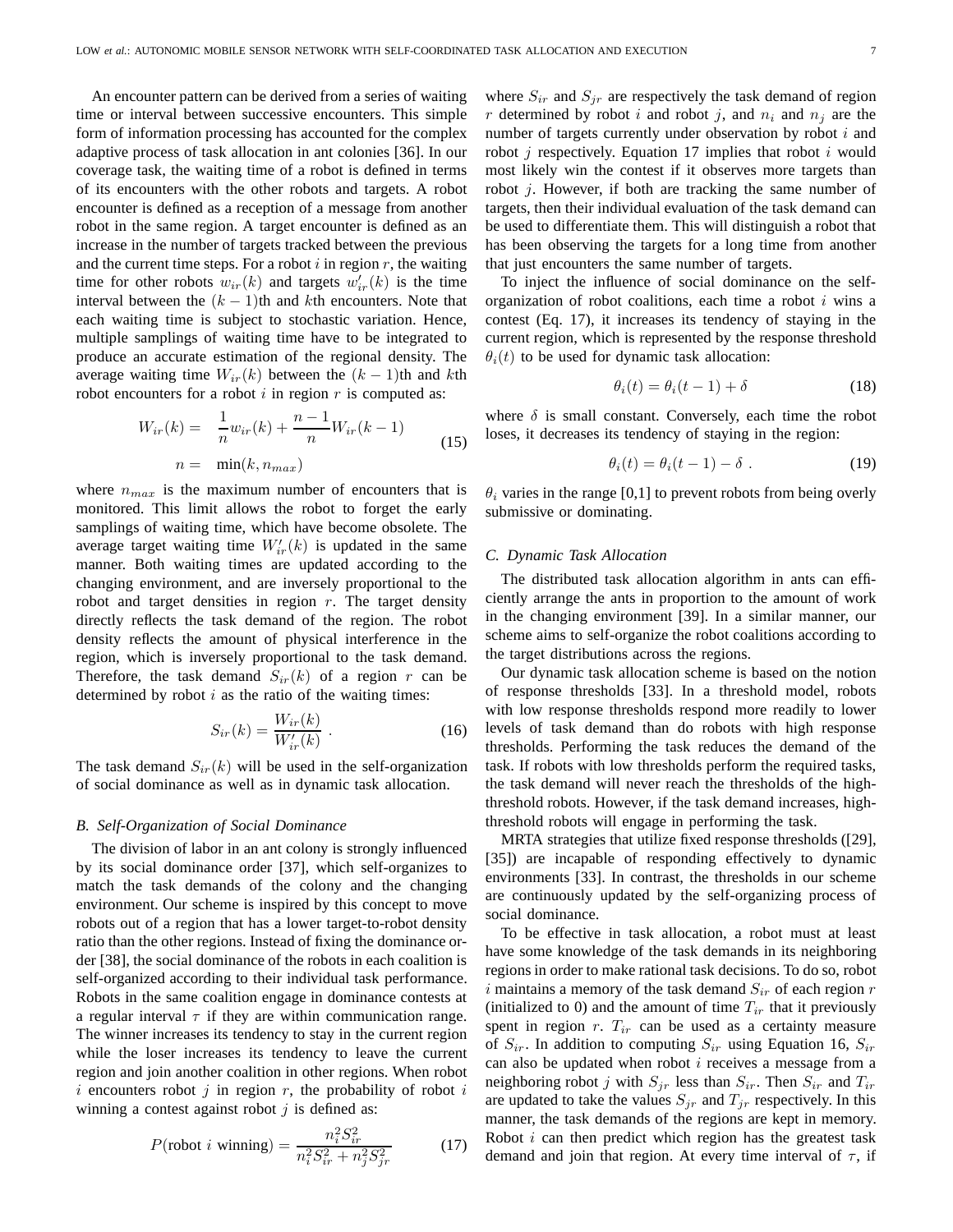

Fig. 5. (a–d) Motion of robot (gray) in an environment with two unforeseen obstacles (black) moving in anticlockwise circular paths. The robot successfully negotiated past the extended walls and the dynamic obstacles to reach the goal (small black dot). (e) Motion of robot (dark gray) in an environment with an unforeseen static obstacle (light gray). The robot successfully navigated through the checkpoints (small black dots) located at the doorways to reach the goal.

 $S_{ir}$  receives no update, the certainty value  $T_{ir}$  is decreased by  $\tau$  while the task demand  $S_{ir}$  is increased by a small amount, such that its magnitude reflects the robot's motivation to explore.

Our distributed MRTA scheme uses a stochastic problem solving methodology. It is performed at intervals of  $\tau$  to allow for multiple samplings of waiting time during each interval. The probability of a robot  $i$  to stay in its current region  $c$  is defined as:

$$
P(\text{stay}) = \frac{S_{ic}^2}{S_{ic}^2 + (1 - \theta_i)^2 + T_{ic}^{-2}} \tag{20}
$$

On the other hand, the probability of a robot  $i$  to leave region  $c$  to go to region  $r$  is defined as:

$$
P(\text{leave}) = \frac{S_{ir}^2}{S_{ir}^2 + \theta_i^2 + T_{ir}^{-2} + d_{cr}^2}
$$
(21)

where  $d_{cr}$  is the pre-computed collision-free distance between region  $c$  and region  $r$ , which can be viewed as the cost of task switching. Note that a robot that loses in the dominance contest in a coalition does not always leave the region. If it experiences a higher task demand in its region than in other regions, it will have a high tendency of remaining in its coalition.

From Equations 20 and 21, if the robot does not respond to any regions, it will not switch task and will remain in the current coalition. The robot may also respond to more than one region. This conflict is resolved with a method that is similar to Equation 17. The probability of a robot  $i$  choosing a region  $r$  that it has responded to is:

$$
P(\text{choose}) = \frac{(S_{ir} \ln T_{ir})^2}{\sum_{r} (S_{ir} \ln T_{ir})^2}.
$$
 (22)

If the robot  $i$  chooses region  $r$  that is not the current region c, then it will employ cooperative EKMs to move through the checkpoints plotted by the planner to region  $r$ . The generation of checkpoints is performed by the approximate cell decomposition method for motion planning [16].

### VI. EXPERIMENTS AND DISCUSSION

## *A. Qualitative Evaluation of Cooperative EKMs*

*1) Robot Motion in Complex, Unpredictable Environments:* This section presents a qualitative evaluation of the obstacle negotiation capabilities (i.e., self-protecting property) of a nonholonomic mobile robot endowed with cooperative EKMs in complex, unpredictable environments. The experiments were performed using Webots, a Khepera mobile robot simulator, which incorporated 10% noise in its sensors and actuators. 12 directed long-range sensors were also modelled around its body of radius 2.5 cm. Each sensor had a range of 17.5 cm, enabling the detection of obstacles at 20 cm or nearer from the robot's center, and a resolution of 0.5 cm to simulate noise.

Two tests were conducted to demonstrate the capabilities of cooperative EKMs in performing complex obstacle negotiation tasks. The environment for the first test consisted of three rooms connected by two doorways (Fig.  $5(a)$ –(d)). The middle room contained two obstacles moving in anticlockwise circular paths. The robot began in the left-most room and was tasked to move to the right-most room. Test results show that the robot was able to negotiate past the extended walls and the dynamic obstacles to reach the goal.

The environment for the second test consisted of three rooms connected by two doorways and an unforeseen static obstacle (Fig. 5(e)). The robot began in the top corner of the left-most room and was tasked to move into the narrow corner of the right-most room via checkpoints identified by a motion planner [16]. The robot was able to move through the checkpoints to the goal by traversing between narrowly spaced convex obstacles in the first and the last room, and overcoming an unforeseen concave obstacle in the middle room. This result further confirms the effectiveness of cooperative EKMs in handling complex, unpredictable environments.

Similar tests have also been performed on robots that use potential fields. The robots were trapped by the extended walls and narrowly spaced obstacles in the first and second test respectively. This is because the obstacle avoidance behavior counteracted the target reaching behavior to cancel each other's effort.

These two tests show that for potential fields, though each behavior proposes an action that is optimal by itself, the vector sum of these action commands produces a combined action that may not satisfy the overall task. Cooperative EKMs, however, considers the preferences of each behavior and integrates them to determin an action that can satisfy each behavior to a certain degree. Such tightly coupled interaction between the behaviors and BCM enables the robot to achieve more complex tasks.

*2) Cooperative Multi-Robot Tracking of Moving Targets:*

This section evaluates qualitatively the cooperative tracking capability of a team of robots, each fitted with cooperative EKMs, to maximize the coverage of multiple mobile targets (i.e., self-optimizing property). Two tests were conducted using Webots simulator with settings similar to those in Section VI-A.1. The first test (Fig. 6) was performed to highlight the advantages of cooperative EKMs over potential fields utilized by ([5], [8]) for the same task. The robot using potential fields got trapped by the static target while attempting to track all four targets. Eventually, the three mobile targets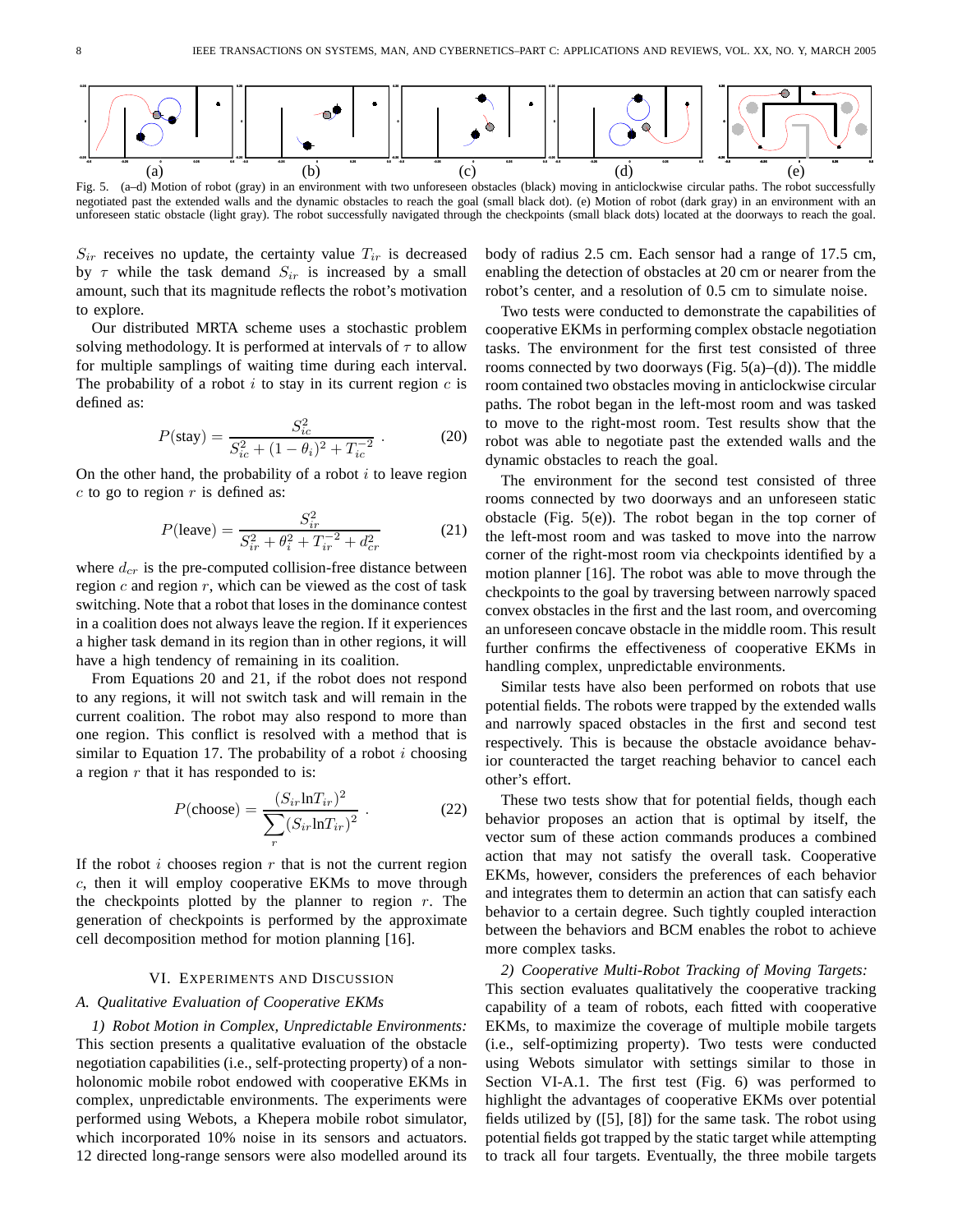

Fig. 6. (Top row) Robot (gray) using action superposition ASM got stuck at the stationary target. Eventually, the three mobile targets moved out of the robot's sensing range (circle). (Bottom row) Robot using cooperative EKMs could negotiate past the stationary target to track all the targets.



Fig. 7. Cooperative tracking of moving targets. When the targets were moving out of the robots' sensory range, the two robots moved in opposite directions to track the targets. In this way, all targets could still be observed by the robots.

moved out of the robot's sensing range, causing the robot to observe only one out of four targets. In contrast, the robot fitted with cooperative EKMs was able to negotiate past the stationary target to track the three moving targets as well. All four targets were thus observed by the robot. The results of this test demonstrated that local minima situations could greatly decrease the coverage of targets by robots using potential fields. However, robots endowed with cooperative EKMs can still provide maximum coverage under these situations.

The next test (Fig. 7) illustrates how two robots endowed with cooperative EKMs cooperate to track four moving targets. When the targets were moving out of the robots' sensory range, the robot below chose to track the two targets moving to the bottom left while the robot above responded by tracking the two targets moving to the top right. In this manner, all targets could be observed by the robots. This test shows that the two robots can cooperate to track multiple moving targets without communicating with each other.

*3) Self-Healing of Multi-Robot Formation:* This section evaluates qualitatively the self-configuring capability of a team of robots, each fitted with cooperative EKMs, to repair unexpected damages to its formation. Fig. 8 shows the same environment in Fig. 1a covered by a robot team. When the



Fig. 8. Self-healing of multi-robot formation. When the robots in room 1 were removed (left), the remaining 60 robots were able to self-configure and extend their coverage into this room (right), thus repairing the damage.

robots in room 1 were removed (possibly due to bomb blast), the remaining 60 robots in the other rooms were able to selfconfigure and extend their coverage into this room. Hence, the formation is self-healed.

# *B. Quantitative Evaluation of Ant-Based MRTA and Cooperative EKMs*

This section presents quantitative evaluations of the antbased MRTA and cooperative EKMs schemes for distributed mobile sensor network coverage in a complex, unpredictable environment. The experiments were performed using Webots simulator with settings similar to those in Section VI-A.1. Each robot could also sense targets and kin robots at 0.3 m or nearer from its center and send messages to other robots that were less than 1 m away via short-range communication. A 4 m  $\times$  3 m environment (Fig. 1a) was used to house the Khepera robots and targets, which were randomly scattered initially. The number of robots varied from 5, 10 to 15, which corresponded to total robot sensing area of 11.8%, 23.6%, and 35.3% of the environment size. The mobile targets were forward-moving Braitenberg obstacle avoidance vehicles [40] that changed their direction and speed with 5% probability. The speed range of the robots and targets are 0-16 cm/s and 0-12 cm/s respectively.

*1) Sensor Network Coverage:* The first performance index determines the overall sensor network coverage of the robots:

$$
sensor network coverage = \sum_{t=1}^{T} 100 \frac{n(t)}{NT}
$$
 (23)

where  $N$  is the total number of targets,  $n$  is the number of targets being tracked by the robots at time  $t$ , and the experiment lasts  $T$  amount of time.  $N$  and  $T$  are fixed respectively as 30 targets and 10000 time steps at intervals of 128 ms.

Using this index, a quantitative test was conducted to compare the network coverage of the robots adopting five distributed tracking strategies: (1) potential fields, (2) cooperative EKMs, (3) static placement, (4) auction-based negotiation, and (5) ant-based MRTA. Note that this index reflects the selfoptimizing capability of the robots' tracking strategy. Unlike the latter three strategies, potential fields and cooperative EKMs are reactive motion control techniques that do not involve explicit task allocation. With static placement, static sensors are placed at least 0.6 m apart to ensure no overlap in coverage. With auction-based negotiation and ant-based MRTA, the robots are fitted with cooperative EKMs to coordinate their target tracking within a region, avoid obstacles, and navigate between regions.

Test results (Fig. 9a) show that ant-based MRTA provides better coverage than the other strategies. The differences in coverage between any two strategies have been verified using t-tests ( $\alpha = 0.1$ ) to be statistically significant. Notice that 5 mobile robots endowed with our method can track better than 10 static sensors. Although auction-based negotiation uses complex negotiation, longer communication range, and more information about the robots and targets, it does not perform better than our ant-based scheme. This will be explained in the section of degree of specialization.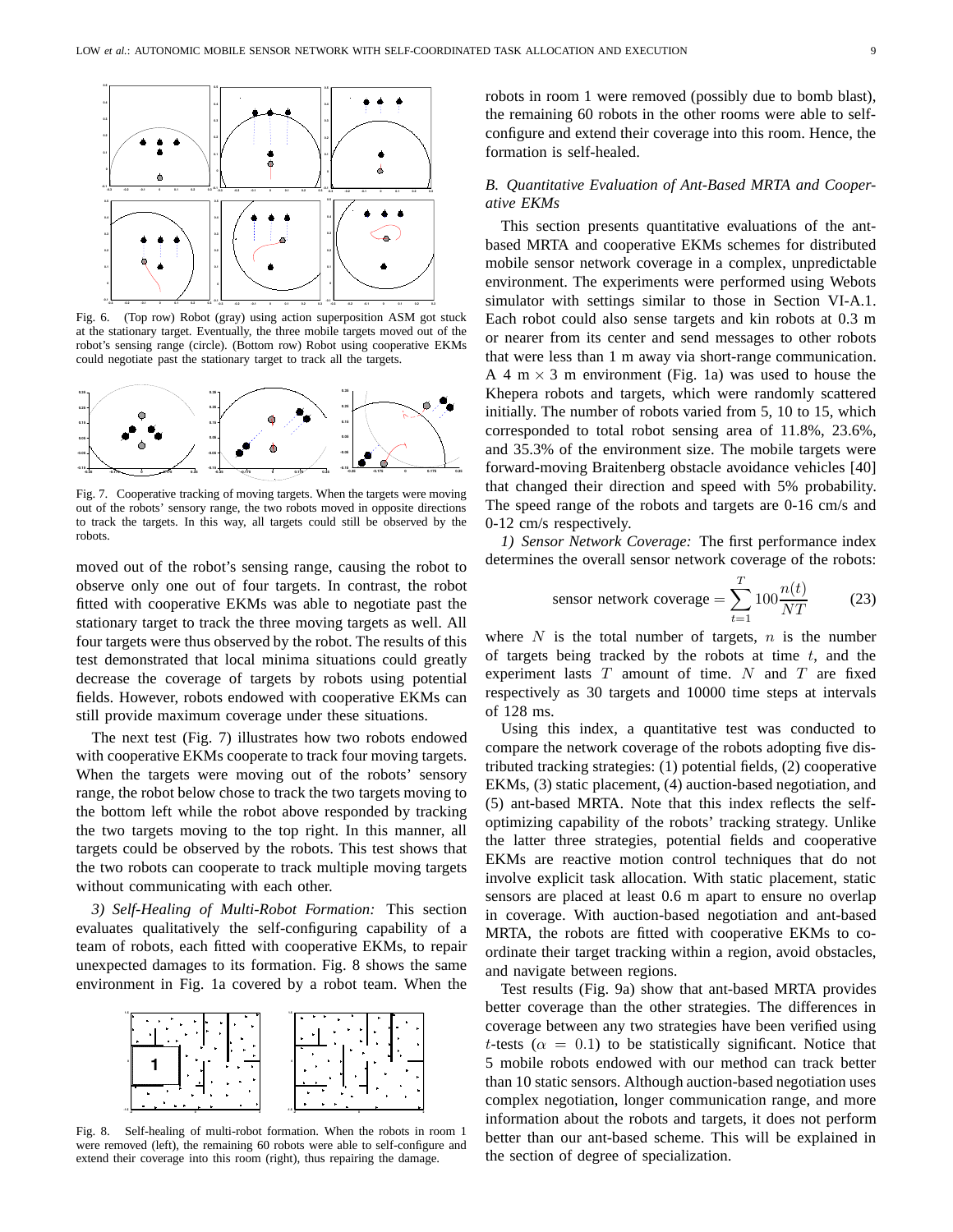

Fig. 9. Comparison of performance using different motion control and task allocation strategies: (a) Sensor network coverage, (b) total coalitional cost, and (c) mean degree of specialization. ABMRTA = Ant-Based MRTA, ABN = Auction-Based Negotiation, CEKM = Cooperative EKMs, PF = Potential Fields, and  $\gamma$  = total robot sensing area to environment size ratio.

*2) Total Coalitional Cost:* The second performance index determines the total coalitional cost of the robots, which is inspired by the set partitioning problem [28]. Given a set of connected regions where coverage tasks are to be performed, and a set A of M robots, the task allocation algorithm assigns a robot coalition  $C_r \subseteq A$  to the coverage task in region r such that (a)  $\bigcup_r C_r = A$ , (b)  $\forall r \neq s$ ,  $C_r \bigcap C_s = \emptyset$ , and (c) each  $C_r$ has a positive cost  $|(n_r/N)-(m_r/M)|$  where  $m_r$  and  $n_r$  are the number of robots and targets in region  $r$  respectively and  $N$  is the total number of targets. The objective is to minimize the total coalitional cost [28]:

total conditional cost = 
$$
\sum_{r} \left| \frac{n_r}{N} - \frac{m_r}{M} \right| .
$$
 (24)

This index varies within the range [0,2]. A coalitional cost of 0 implies that the robot distribution over all regions is exactly proportional to the target distribution. In this manner, interference between robots is at its minimum, which will improve overall coverage. High costs imply the opposite. Note that this index reflects the self-configuring capability of the robots' tracking strategy.

Test results (Fig. 9b) show that auction-based negotiation and ant-based MRTA have the lowest coalitional costs. Hence, we can conclude from Figures 9a and 9b that, with a lower cost, a higher coverage can be achieved. Although auctionbased negotiation achieves slightly lower coalitional cost than ant-based MRTA, its coverage is lower. This will be explicated in the next section. Coalitional cost has been validated using t-tests ( $\alpha = 0.1$ ) to be significantly different for various strategies except those without explicit task allocation (i.e., potential fields and cooperative EKMs). This is expected since they do not perform coalition formation, which account for their higher costs.

Coalitional cost is higher with fewer robots because with less robots, it is more difficult to achieve the same proportion of robots to that of the targets over all regions.

*3) Degree of Specialization:* To achieve low coalitional cost, the robot coalitions must be highly responsive, i.e., they can self-configure rapidly according to the changing distributions of targets across regions. In a temporally varying environment, an ant colony has to increase its responsiveness to cope with frequent changes in task demands by employing more generalist ants, which perform a range of tasks [41]. Similarly, we will like to examine the effect of our non-stationary task environment, induced by moving robots and targets, on



(b) target searching (i.e., not observing any targets) between explicit task allocation schemes.  $ABMRTA = Ant-Based MRTA$ ,  $ABN = Auction-Based$ Negotiation, and  $\gamma$  = total robot sensing area to environment size ratio.

the degree of specialization in the robots. Based on Shannon-Wiener information variable  $H$ , the third performance index quantifies the degree to which a robot specializes in a region:

degree of specialization = 
$$
1 - H
$$
  
\n
$$
H = -\sum_{r} p_r \log_R p_r
$$
\n(25)

where  $p_r$  is the proportion of time a robot stays in region  $r$  for the task duration of  $T$ , and  $R$  is the total number of regions. This index varies within the range [0,1]. A degree of 1 implies the robot specializes in tracking only one region whereas a degree of 0 means the robot spends equal proportion of time tracking in all  $R$  regions.

Figure 9c shows the mean degree of specialization of all the robots, which is lower for auction-based negotiation and antbased MRTA. Hence, we can conclude from Figures 9b and 9c that a larger number of generalist robots leads to a lower coalitional cost. Although auction-based negotiation achieves lower degree of specialization and coalitional cost than antbased MRTA, its coverage is lower. This is because reducing the degree of specialization will incur more time in task switching and consequently decrease the time for performing the task [42]. In our test, this means that a robot endowed with auction-based negotiation will switch between several regions, thus incurring longer time in travelling between regions and searching for targets (Fig. 10). As a result, it spends less time in target tracking. This accounts for the poorer coverage of auction-based negotiation than ant-based MRTA.

For ant-based MRTA, the mean degree of specialization is slightly higher with a smaller number of robots (Fig. 9c) because each robot receives fewer messages from the other robots. As a result, the robots are less certain about the task demands in other regions. This causes the robots to be more specialized and less inclined to explore other regions. Hence,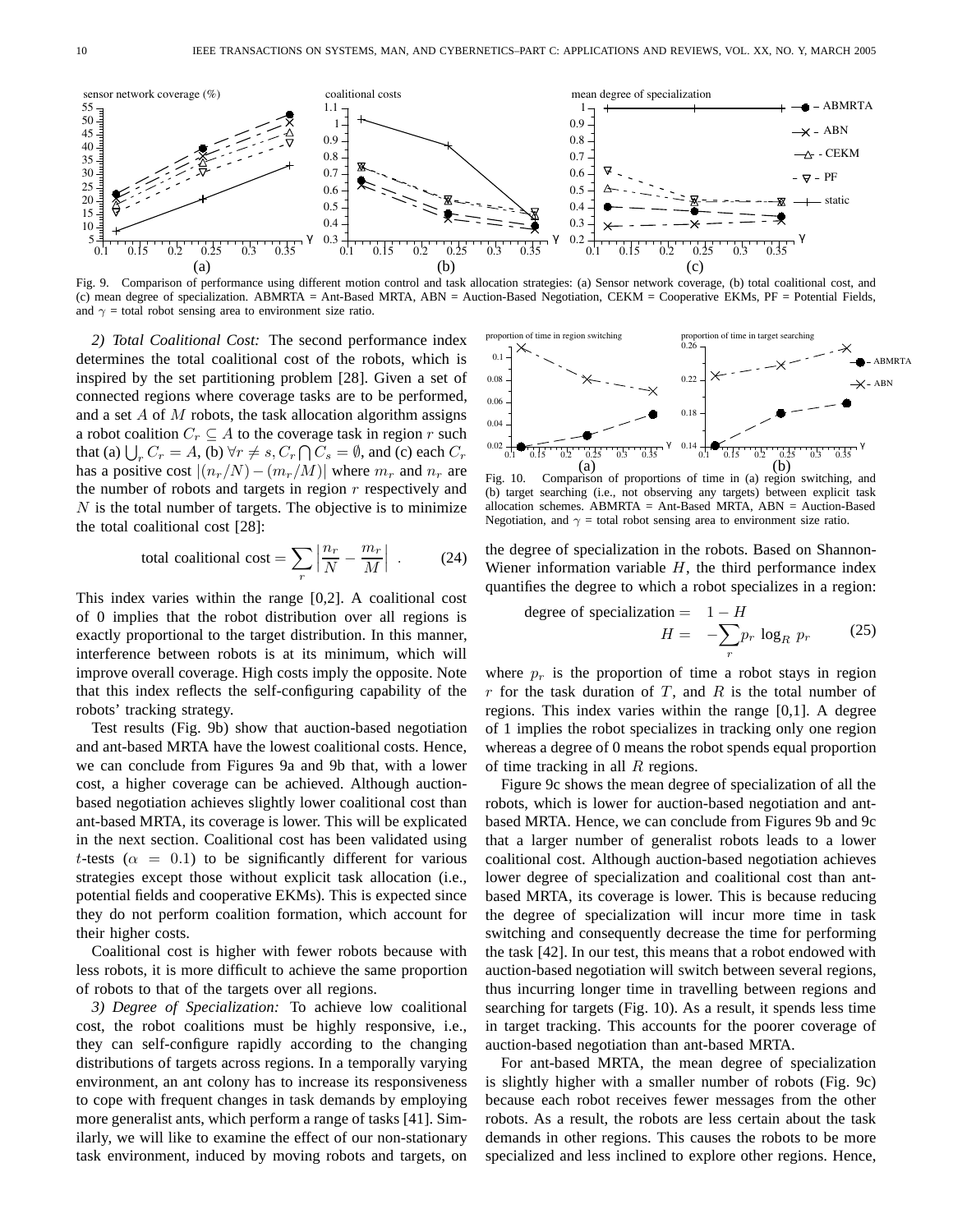

Fig. 11. Comparison of proportions of robots within different ranges of degrees of specialization.

they spend less time in region switching (Fig. 10a). On the other hand, the mean degree of specialization for auctionbased negotiation is slightly lower with fewer robots because fewer robots are available for switching regions to minimize coalitional cost when the target distributions change. Therefore, each robot switches region more often (Fig. 10a). For explicit task allocation schemes, we can observe in Fig. 10b that a larger number of robots incurs longer target searching time. This is due to greater interference between robots. With cooperative EKMs or potential fields, fewer robots result in higher mean degree of specialization because the robots interfere less with each other and stay longer in a particular region.

The time spent in region switching and target searching (Fig. 10) can also reflect the amount of energy expended in robot motion that is not due to target tracking. As such, they can be used as metrics of energy efficiency. Even though ant-based MRTA provides better coverage than auction-based negotiation, we can observe that it is more energy efficient as it spends less time in region switching and target searching.

Figure 11 shows the proportions of robots within different ranges of degrees of specialization for the case of 10 robots. Using ant-based MRTA and auction-based negotiation for explicit task allocation, most of the robots have degrees of specialization  $< 0.6$ . The other two methods without explicit task allocation have comparatively larger number of robots with degrees of specialization  $\geq 0.6$ . Hence, the methods with explicit task allocation are less rigid to changes in regional task demands and incur lower coalitional cost.

*4) Summary of Test Results:* Compared to the other schemes, ant-based MRTA and auction-based negotiation have lower degree of specialization, coalitional cost, and higher coverage. But the degree of specialization cannot be too low as the cost of generalization (i.e., excessive time spent in region switching and target searching) would then exceed its benefits. This explains the higher coverage of ant-based MRTA over auction-based negotiation.

In the next few subsections, we will show more quantitative test results that address other important issues in a sensor network and its task environment.

*5) Coverage of Evasive Targets:* Our approach has been tested on the coverage of evasive targets that avoid the tracking robots. Compared with the tests of 15 robots tracking randomly moving targets (Fig. 9), our ant-based scheme can still maintain a 53% coverage. On the other hand, the coverage of static sensors dropped significantly from 34% to 10% whereas the coverage of the other schemes dropped slightly.

TABLE I

PERFORMANCE COMPARISON OF EXPLICIT TASK ALLOCATION SCHEMES.

|                                                                                   | Ant-based   |                                     |       | Auction-based |    |  |
|-----------------------------------------------------------------------------------|-------------|-------------------------------------|-------|---------------|----|--|
|                                                                                   | <b>MRTA</b> |                                     |       | negotiation   |    |  |
| Performance indices                                                               | FT.         |                                     | AF ST | FT.           | AF |  |
| Sensor network coverage (%)                                                       |             | 52.74 47.79 62.80 49.75 43.79 58.31 |       |               |    |  |
| Total coalitional cost                                                            |             | 0.392 0.415 0.346 0.370 0.396 0.326 |       |               |    |  |
| Mean degree of specialization 0.349 0.562 0.526 0.323 0.551 0.473                 |             |                                     |       |               |    |  |
| $FT$ = Fast-moving Targets, $AF$ = Actuator Failures, $ST$ = Slow-moving Targets. |             |                                     |       |               |    |  |

*6) Robustness to Sensor Failures:* Our scheme is robust to sensor failures (i.e., self-healing property), which is crucial for operating in dynamic, uncertain environments [1]. For example, in the event that 5 mobile sensors fail completely, our scheme can still outperform a fully operational static sensor network (Fig. 9a).

Apart from sensor deaths, the sensors may also malfunction partially by experiencing faulty on-board sensing hardware or actuators. We have investigated the case of actuator failures in one-third of a network of 15 mobile sensors. This is similar to deploying a heterogeneous network of 10 mobile and 5 static sensors except that in our test, the sensors are not able to detect actuator malfunctions and be excluded from the task allocation process. Table I shows that when 5 sensors fail to move, the task allocation schemes achieve poorer coverage, higher coalitional cost, and higher mean degree of specialization. These 5 sensors that are unable to switch regions have degree of specialization of 1, which result in an overall increase in the mean degree of specialization of the network. The loss of mobility in these sensors reduces the network's selfconfiguring capability, thus increasing the coalitional cost and consequently, decreasing the coverage (Section VI-B.2). Our ant-based scheme can still achieve better coverage than auction-based negotiation in the case of actuator failures. This has been explained in Section VI-B.3.

*7) Varying Dynamism of Task Environment:* The selfconfiguring capabilities of the explicit task allocation schemes have been evaluated under varying degrees of dynamism of the task environment. To do so, we vary the speed range at which the targets move. Slower-moving targets will change the regional target distributions less, thus making the task environment less dynamic. The speed range of the targets in the previous tests have been set to 0-12 cm/s. To compare with the previous results, we test the schemes with a reduced target speed range of 0-4 cm/s (i.e., less dynamic environment). As shown in Table I, when the targets move more slowly, the task allocation schemes achieve better coverage and lower coalitional cost but higher mean degree of specialization. Since the target distributions change slower, the robots do not need to switch regions so often. Hence, they tend to specialize in specific regions. The slow-changing target distributions also give the robots greater amount of time to self-configure their coalitions more proportionally, thus achieving lower coalitional cost. When the robot distributions are more proportional to that of the targets, a better coverage can be achieved (Section VI-B.2). Under different degrees of environmental dynamism, our ant-based scheme can provide better coverage than auction-based negotiation even though it has higher coalitional costs and mean degree of specialization (Section VI-B.3).